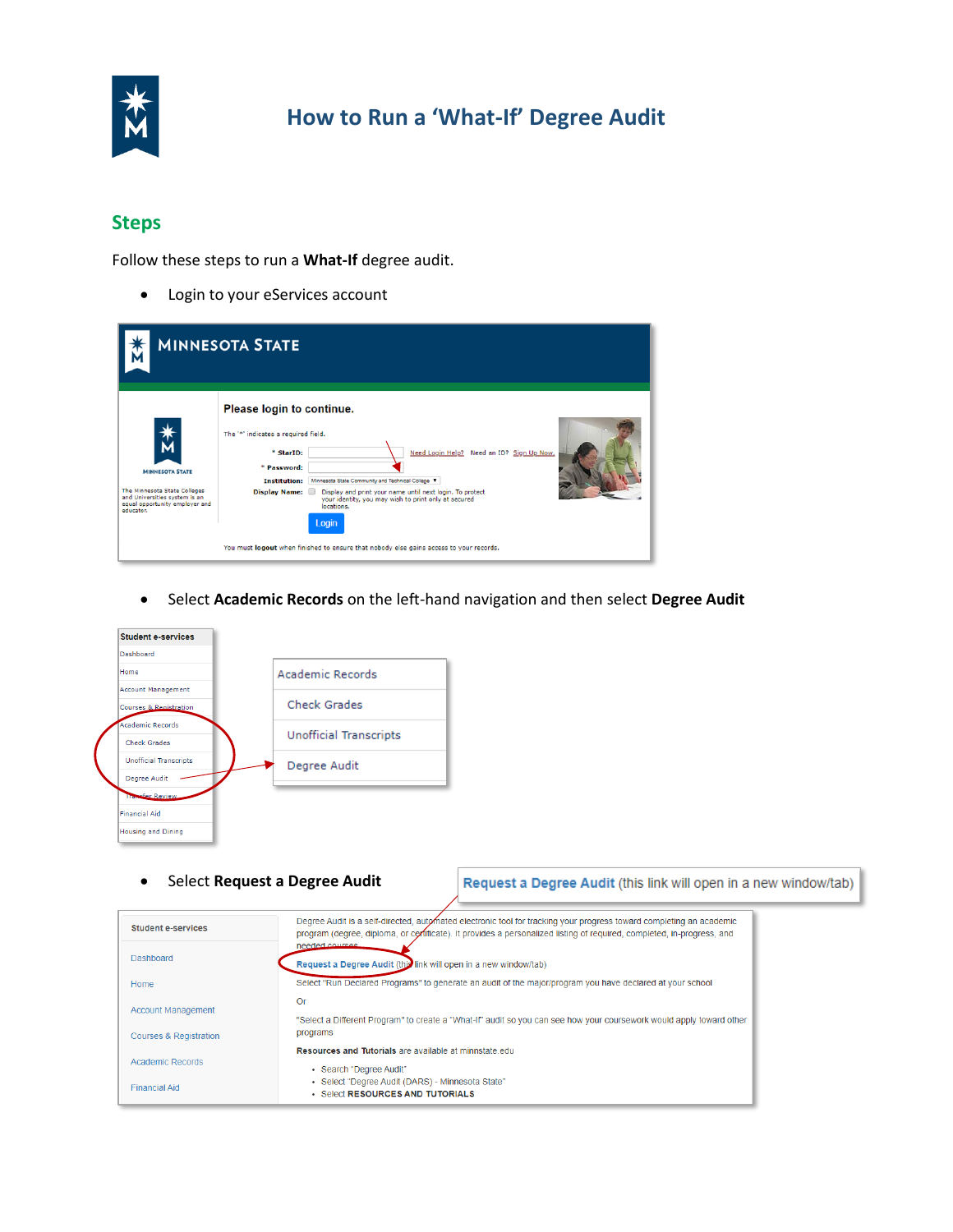• Enter your **StarID**, enter your **Password**, and select **Sign on**.

| 大<br><b>MINNESOTA STATE</b> |  |
|-----------------------------|--|
| <b>StarID</b>               |  |
| Password<br>Sign on         |  |

- After you sign on, your Student Academic Planner will open on the **Request an Audit** page.
- **Select a Different Program** to create a **What-If** audit so you can see how your coursework would apply toward/other programs

| Ñ                                                                  | <b>MINNESOTA STATE</b>                                               |                             | <b>Student Academic Planner</b> |               |       |             | $\alpha$ , $\alpha$ , $\alpha$<br><b>St Cloud State University</b><br>Select your style: |
|--------------------------------------------------------------------|----------------------------------------------------------------------|-----------------------------|---------------------------------|---------------|-------|-------------|------------------------------------------------------------------------------------------|
| Audits *<br><b>Comments</b>                                        |                                                                      |                             |                                 |               |       |             | ø-                                                                                       |
| <b>Request an Augit</b>                                            |                                                                      |                             |                                 |               |       |             |                                                                                          |
| <b>Run Declared Programs:</b>                                      |                                                                      |                             |                                 |               |       |             |                                                                                          |
|                                                                    |                                                                      |                             |                                 |               |       |             |                                                                                          |
| <b>School</b>                                                      | <b>Degree Program</b>                                                | <b>Title</b>                | <b>Catalog Year</b>             | <b>Marker</b> | Value | <b>Type</b> | <b>CATLYT</b>                                                                            |
|                                                                    | <b>BS 0100</b>                                                       | Radiologic Technology Major | Fall 2017                       |               |       |             |                                                                                          |
| <b>Select a Different Program:</b><br><b>Run Declared Programs</b> | Advanced Settings <b>Click to view available options</b> .<br>Cancel |                             |                                 |               |       |             |                                                                                          |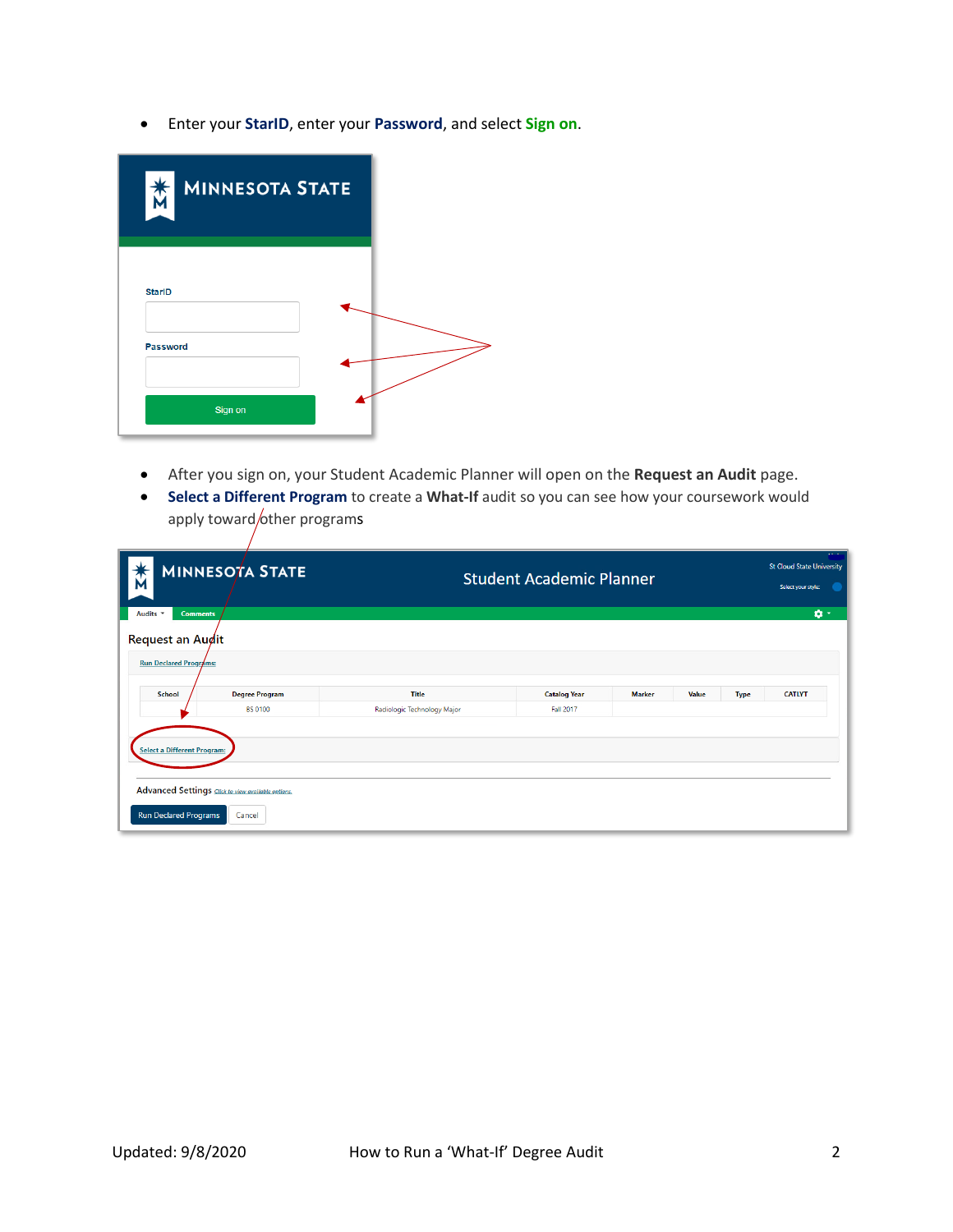- Select a **Program** from the drop-down list.
- Select a **Catalog Year** from the drop-down list.

 $\bigg)$ 

| <b>MINNESOTA STATE</b>                                                                   | <b>Student Academic Planner</b> | <b>St Cloud State University</b><br>Select your style: |
|------------------------------------------------------------------------------------------|---------------------------------|--------------------------------------------------------|
| Audits *<br><b>Comments</b>                                                              |                                 | ø۰                                                     |
| <b>Request an Audit</b>                                                                  |                                 |                                                        |
| <b>Run Declared Programs:</b>                                                            |                                 |                                                        |
| <b>Select a Different Program:</b>                                                       |                                 |                                                        |
| Choosing a degree program here will not change your declared degree program.<br>Program: |                                 |                                                        |
| <b>Catalog Year:</b>                                                                     |                                 |                                                        |
|                                                                                          |                                 |                                                        |
| Advanced Settings Click to view available options.<br>Run Different Program<br>Cancel    |                                 |                                                        |

• Select **Run Different Program** to generate the **What-If** audit for that major/program

| <b>MINNESOTA STATE</b>                                                       | <b>Student Academic Planner</b> | <b>St Cloud State University</b><br>Select your style: |
|------------------------------------------------------------------------------|---------------------------------|--------------------------------------------------------|
| Audits -<br><b>Comments</b>                                                  |                                 | ø٠                                                     |
| <b>Request an Audit</b>                                                      |                                 |                                                        |
| <b>Run Declared Programs:</b>                                                |                                 |                                                        |
| <b>Select a Different Program:</b>                                           |                                 |                                                        |
| Choosing a degree program here will not change your declared degree program. |                                 |                                                        |
| Program:<br><b>Accounting, BS</b><br>Catalog Year: Fall 2020                 |                                 |                                                        |
| <b>Clear Selections</b><br>Add: Minor                                        |                                 |                                                        |
|                                                                              |                                 |                                                        |
| Advanced Settings Click to view available options.                           |                                 |                                                        |
| <b>Run Different Program</b><br>Cancel                                       |                                 |                                                        |

• **Your Audit is Loading** will appear on your screen, which means the system is creating your audit.